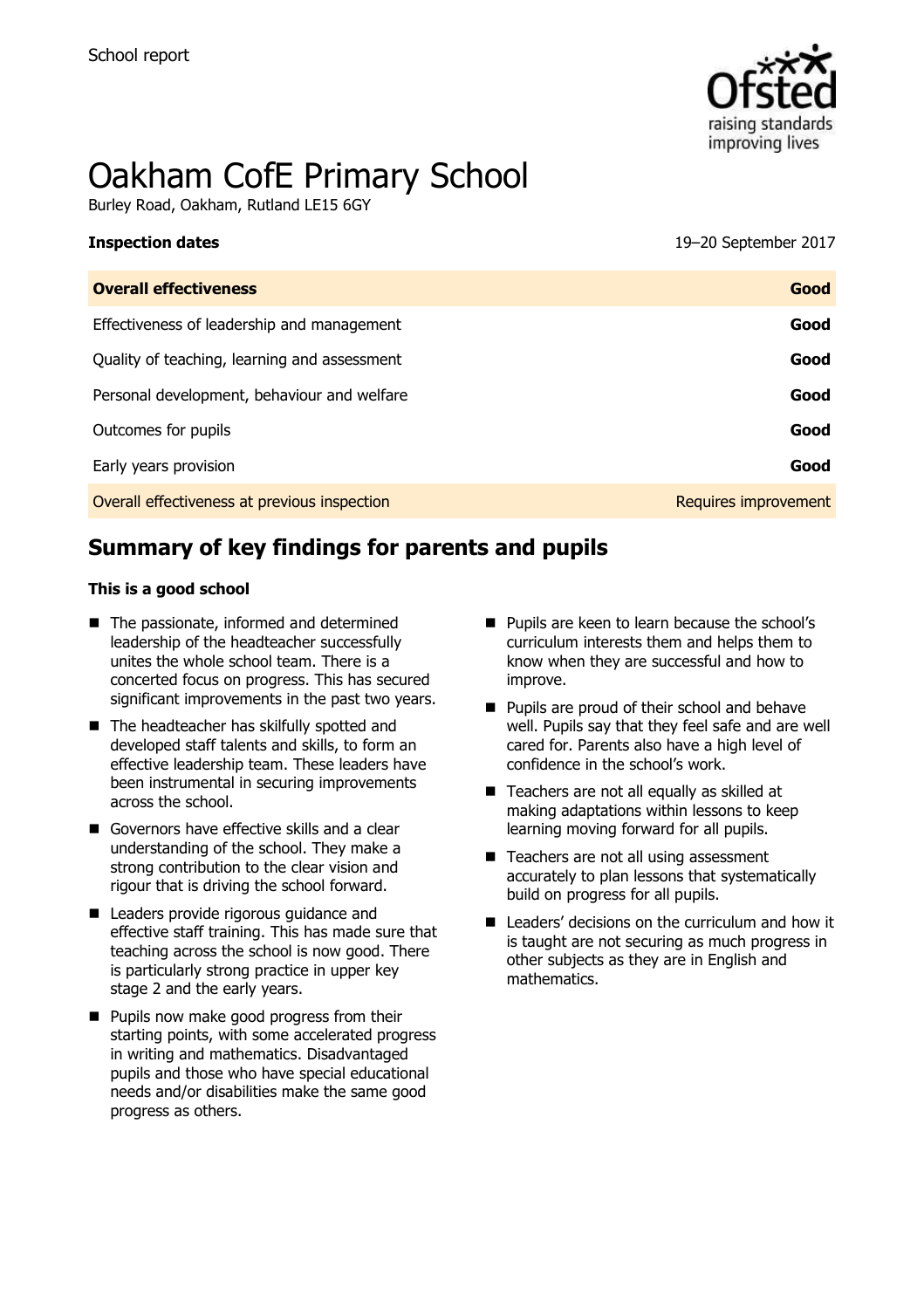

# **Full report**

### **What does the school need to do to improve further?**

- **IMPROVE the quality of teaching and learning further by ensuring that teachers use** informed adaptation of school approaches to better meet the needs of different pupils.
- **Further accelerate progress for all pupils by ensuring that assessment is used precisely** to secure more consistent progress across all year groups.
- **IMPROVE LEADERSHIP and management across the school by ensuring that leaders'** decisions about the content of the curriculum and approaches to teaching secure good progress for pupils in a wide range of subjects.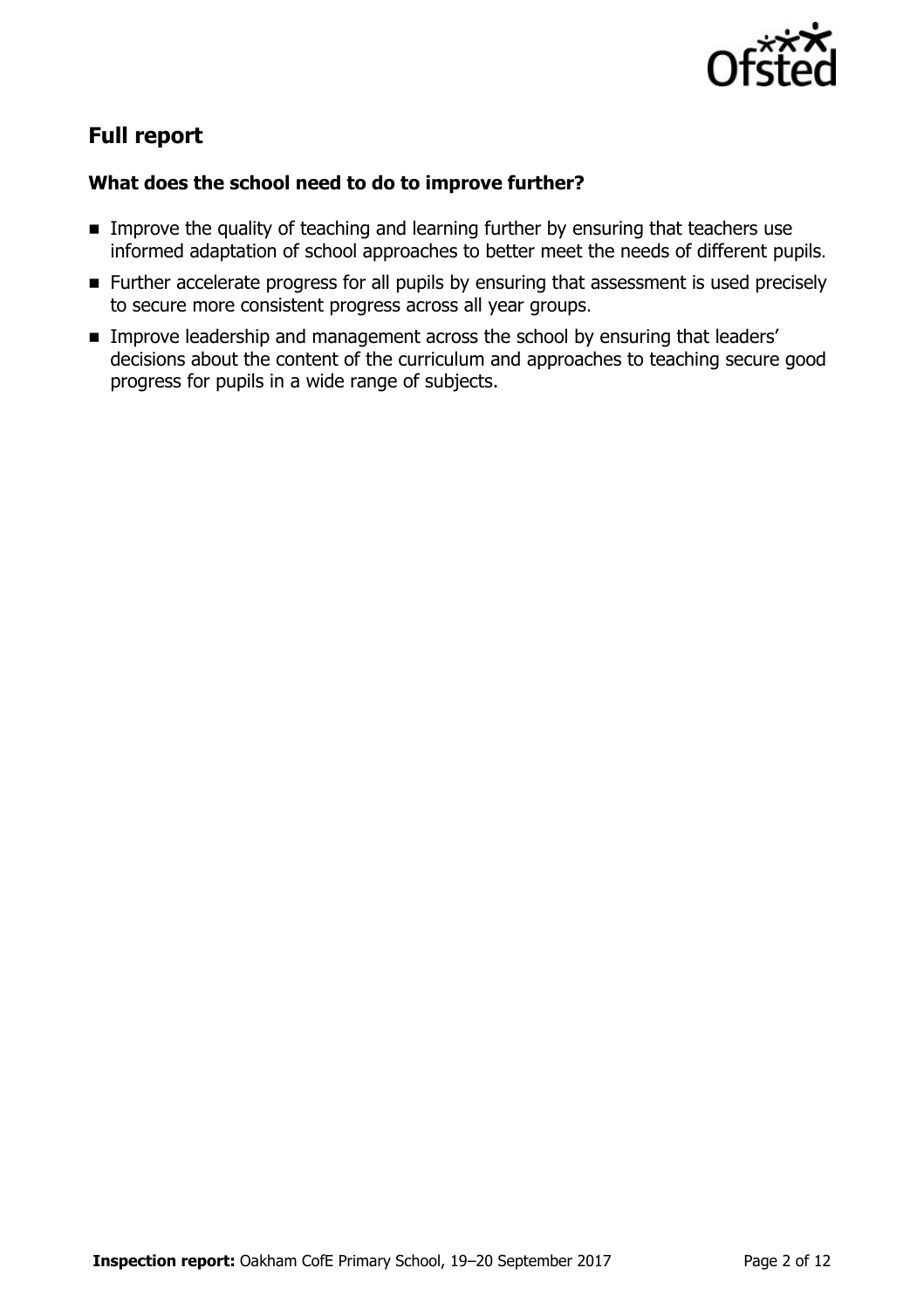

# **Inspection judgements**

### **Effectiveness of leadership and management Good**

- The headteacher has a passion and determination to secure the best for every pupil. He leads by example and has used his understanding of his staff, effective teaching and learning and the community to convey a compelling culture of high expectations that is understood and valued by all.
- The headteacher has carefully used his prior experience, effective external advice and research to overhaul school systems and policies to drive rapid improvement. He has made sure that assessment and tracking of how well pupils are learning are closely linked to rigorous performance management of teachers and a range of appropriate training.
- The headteacher has identified and enabled talented staff to develop their skills and confidence to form an effective leadership team. This means that a recent senior leadership change has not slowed the momentum of school improvement.
- Leaders have made a considerable investment in effective teaching materials to underpin a carefully designed curriculum for progress in English and mathematics. This has included a range of training which has been significant in rapidly improving teachers' subject knowledge and ensuring that pupils have skills appropriate for their age. There is now a strong platform for further improvements.
- Leaders made a conscious decision to focus learning time and teaching on accelerating English and mathematics. Pupils are highly motivated by having a better sense of what they know and how well they are improving in these areas. However, pupils identified that they would like more time to learn about other things like science, art and history. Leaders are not ensuring that teaching, learning and progress in other subjects are as consistent as in English and mathematics.
- The headteacher and staff model and promote 'the four Ps' of pride, purpose, passion and perseverance. The school's development of pupils' spiritual, moral, social and cultural development is a particular strength which links closely with the school's Christian values. Pupils particularly relish opportunities to lead, through roles such as sports ambassadors or being members of the eco team and the school council. Pupils also shared their enthusiasm for the wide range of opportunities they have through clubs, activities and visits, including residential trips. The school understands its responsibility to equip pupils as active citizens. Pupils enjoy being challenged to think. This was seen when pupils considered 'What is art and what is graffiti?' while looking at examples of work by Banksy.
- Leaders use the additional pupil premium funding effectively. Direct adult support within the classroom and for specific interventions, including pastoral support, is carefully targeted to improve the outcomes of disadvantaged pupils. Leaders have ensured that this group of pupils have every chance to participate and be successful in all aspects of timetabled and extra-curricular activities. Funding of an 'invitation breakfast club' has been particularly effective in helping vulnerable pupils raise attendance and make a calm purposeful start to their daily learning.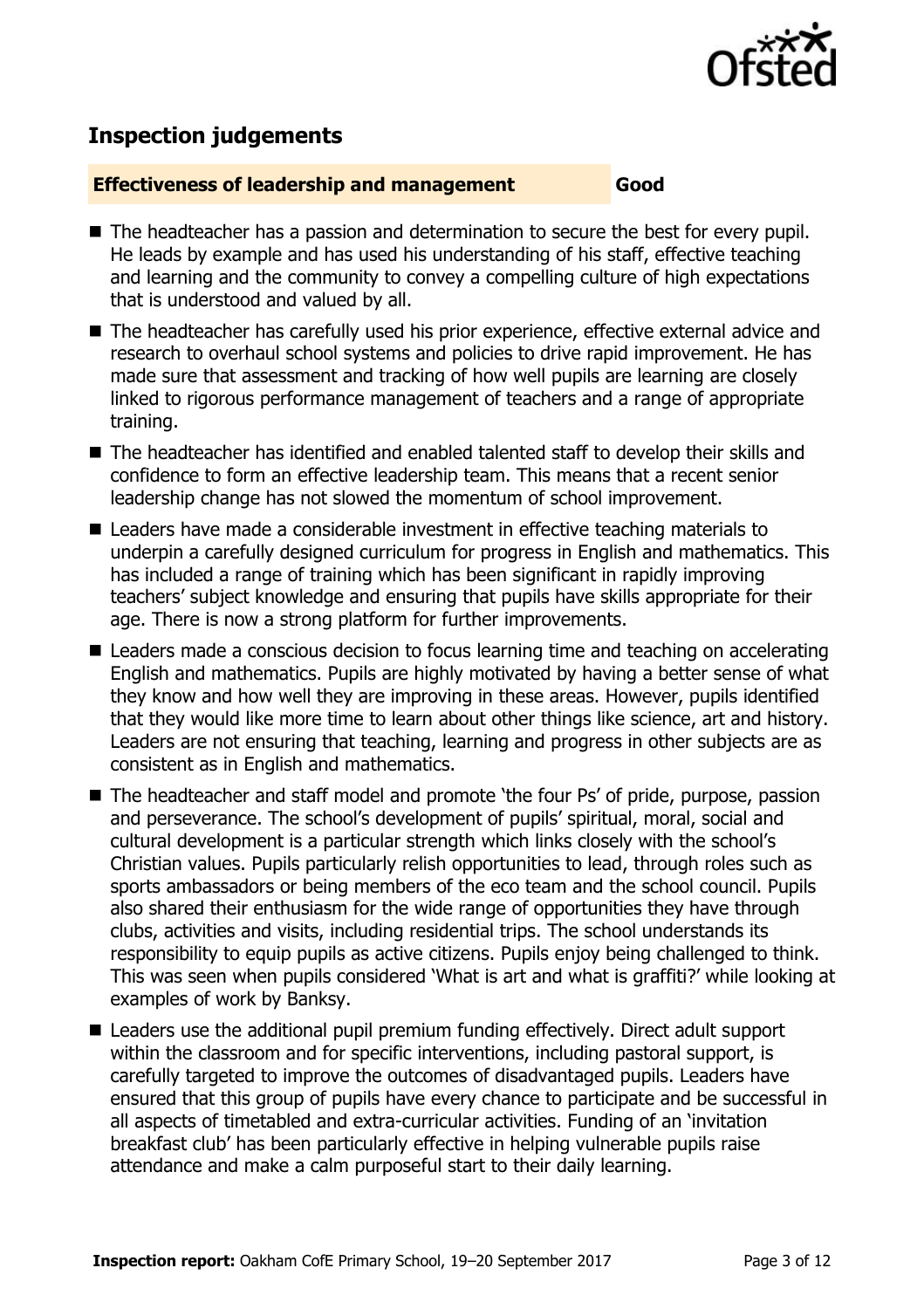

- Leaders use the additional funds from the physical education and sports grant to good effect. They have ensured that teachers have worked alongside coaches to improve their teaching and coaching skills. Pupils have many opportunities to take part in a range of sports and competitions, within and beyond the school, including athletics, hockey, tag rugby, cross-country and football. The school makes good use of having its own swimming pool. The school has been successful in achieving the Silver School Games Mark.
- A large majority of parents consider the school to be well led and managed, and particularly value improvements since the headteacher took up post and also the approachability of staff.

### **Governance of the school**

- Governors share and contribute effectively to the school's culture of high expectations and focus on pupils' progress. They have continued to build upon the effective training and support provided by the local authority prior to the last inspection.
- Governors have a clear understanding of the school's strengths and areas for development. Minutes from governing body meetings and reports illustrate that they ask school leaders searching and challenging questions.
- The governing body is well organised and uses governors' skills and expertise effectively. Members are visible and active within school, for example 'championing' specific priority areas through direct liaison with subject leaders. School staff expressed how this work impacts positively on their confidence and trust in governors.
- The governors assiduously test out and scrutinise the wide range of information they receive. This allows them to hold school leaders effectively to account to improve outcomes for all pupils.
- Governors have a thorough understanding of their responsibilities in relation to safeguarding, the use of the pupil premium, and physical education and sports funding. They have an accurate view of what is working well. They have a thorough understanding of the headteacher's rigorous use of the management of teachers' performance to hold staff accountable for effective teaching and pupils' outcomes.

### **Safeguarding**

- The arrangements for safeguarding are effective. There are clear and rigorous systems and procedures in place. These are understood by all staff. Leaders keep precise records to ensure effective and timely work with external agencies. Staff and governors receive relevant training and updates, including on radicalisation and extremism.
- The culture of safeguarding in the school is evident in children feeling safe and parents' confidence in this. Learning about how to keep safe is woven into pupils' learning across the school curriculum.
- Case studies and records show that potentially vulnerable children and families are well supported. Leaders rightly prioritise the ongoing importance of early identification and removal of barriers for vulnerable pupils and those who have special educational needs and/or disabilities. Thorough records show timely intervention and at least good progress for currently identified pupils.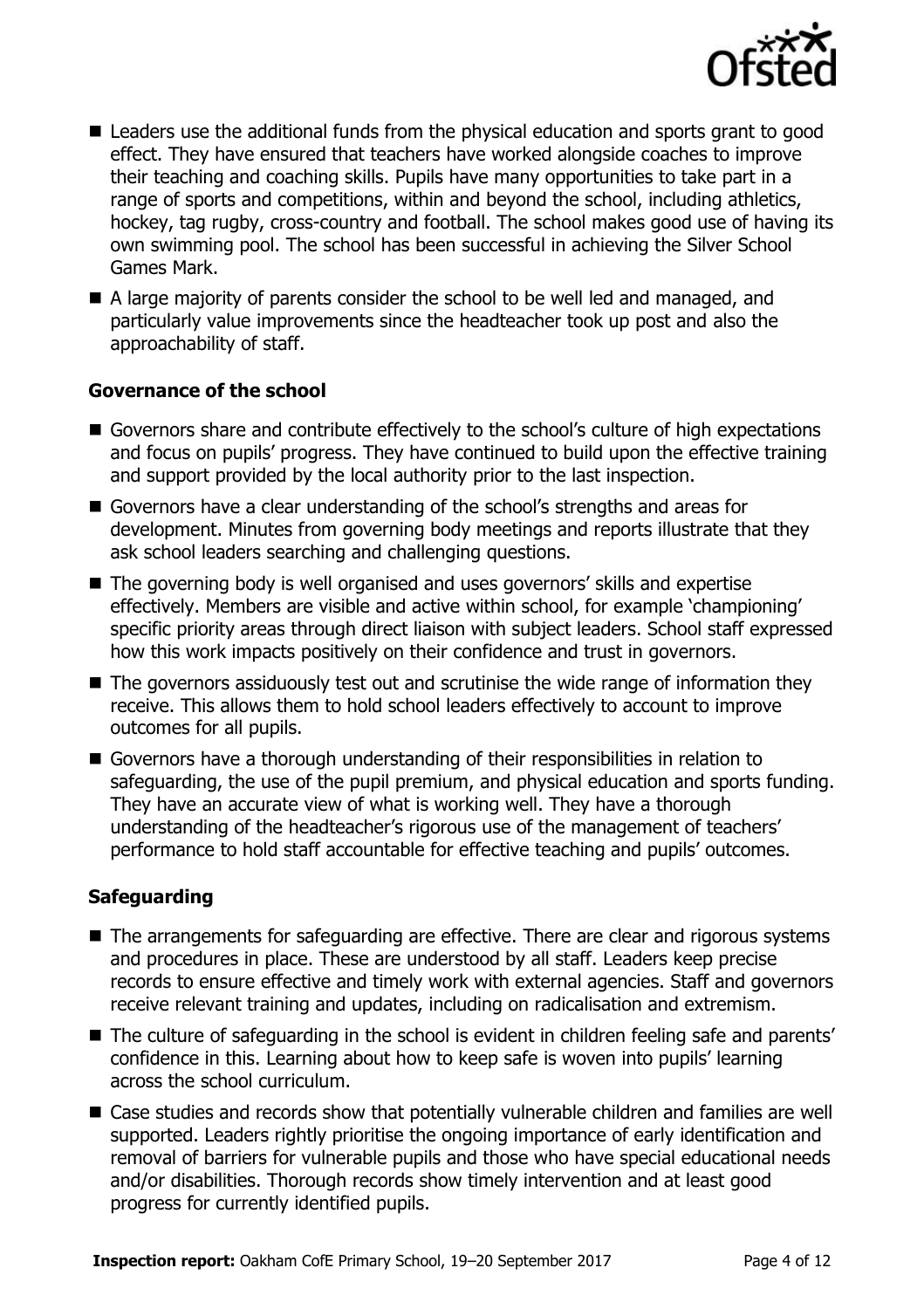

### **Quality of teaching, learning and assessment Good**

- $\blacksquare$  Since the previous inspection there has been a significant improvement in the consistency and quality of teaching across the school so that it is now good overall.
- Leaders have successfully introduced proven teaching approaches and frameworks for English and mathematics. This supports teachers in achieving consistency in systematically securing age-appropriate skills for pupils across the school.
- Recent training has been particularly effective in improving teaching in mathematics. In upper key stage 2, where new approaches were initially introduced and have had longer to embed, this has led to accelerated progress for many pupils.
- The school has developed rigorous assessment and tracking systems that ensure teachers accurately identify what pupils need to learn in reading, writing and mathematics to be able to attain age-related expectations. Most teachers have used this insight effectively to ensure that any gaps in prior learning have been targeted and taught thoroughly. Leaders do not always look closely at the rates of ongoing progress for pupils with different starting points.
- Leaders have also worked closely with teachers to carefully plan a range of effective interventions and individual support for those pupils at risk of falling behind. As a result, most identified pupils are making at least good progress.
- Teachers plan teaching assistants' work well. Pupils who have complex special educational needs receive sensitive support which effectively promotes good academic and personal progress for them.
- In their writing and their reading, pupils use their secure knowledge of phonics to spell or pronounce tricky or unusual words. This helps them to write and read with fluency. Effective teaching of grammar and punctuation is also used well to improve pupils' written responses across the curriculum.
- Teachers are implementing the school's chosen approach to teaching reading systematically and consistently. They are building pupils' ability to develop effective comprehension skills, including using specific evidence from the text to support their responses. However, pupils' written responses are not consistently as well developed. Inspectors heard a sample of pupils read from across the school. Pupils showed appropriate use of phonics to tackle unfamiliar words. Their books were well matched to their abilities and they were enthusiastically engaged with their reading.
- In mathematics, teachers have sound subject knowledge and explain things clearly. They consistently support pupils' development of their understanding through a range of strategies in line with school policy. These include, for example, using a range of equipment to model or pictorially represent mathematical ideas.
- Where teaching is strongest, teachers skilfully adapt questioning and tasks to meet individual pupils' needs. They also quickly and effectively adapt their teaching within lessons, to address individual misconceptions and spot pupils who are ready to be moved on. However, not all teachers are equally skilled at this. Leaders know where teaching is strongest and are beginning to use this to further improve teaching and learning across the school.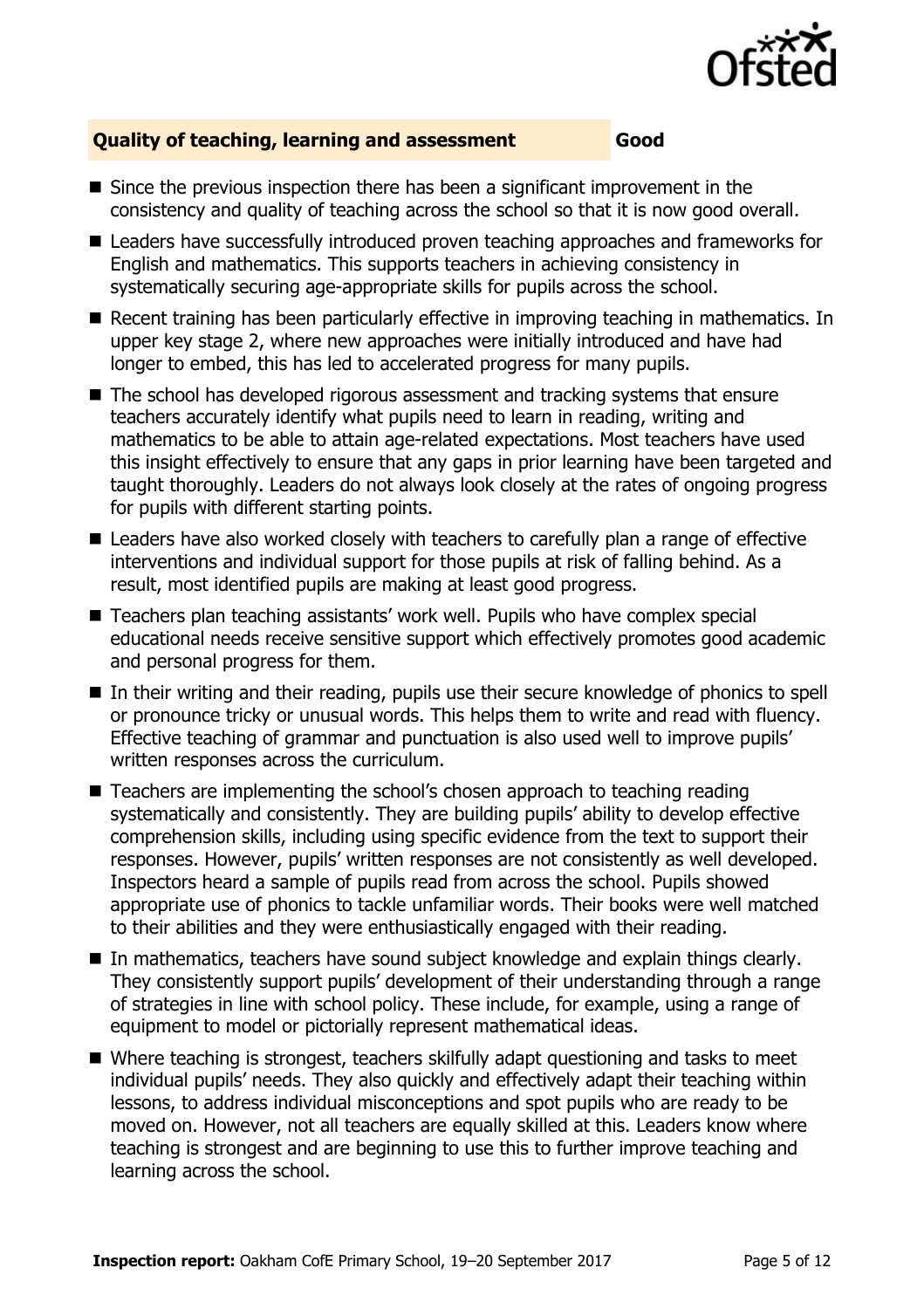

### **Personal development, behaviour and welfare Good**

### **Personal development and welfare**

- The school's work to promote pupils' personal development and welfare is good. All adults are strong role models and contribute to a sense of inclusivity and belonging. This ethos of care and respect, including in the two specialist provision areas, ensures that all pupils are well cared for and kept safe by all staff.
- Staff teach pupils about how to keep themselves safe from a wide range of risks. Pupils are particularly knowledgeable about keeping safe online. Younger pupils learn the importance of road safety and older pupils learn about the management of risks in readiness for secondary school. All pupils understand about the importance of physical exercise and keeping healthy.
- **Pupils say that incidents of poor behaviour, bullying and the use of discriminatory or** derogatory language are rare. They know who to talk to if they have a worry and trust all adults to take appropriate action. School records show that any incidents are recorded, that parents are suitably informed and support is given to reduce the risk of further incidents.
- The vast majority of parents who spoke to inspectors and responded to Parent View agreed that their children are safe, happy and looked after well.
- **Pupils collaborate well and take responsibility to develop their learning best in the** classes where teachers skilfully plan purposeful tasks and ask questions that keep the learning focused and moving forward.

### **Behaviour**

- The behaviour of pupils is good. Pupils follow high expectations that are consistently set by all staff. They show courtesy and consideration towards each other and adults, including visitors in school.
- **Pupils behave well around the school and at playtimes. They cooperate well, play** happily and show care and responsibility towards each other. They understand the importance of their 'snakes and ladders' school rules and are proud that 'no one has ever been on the grey snake and we hope they never will be.'
- **Pupils show a particular pride and responsibility in their well-kept school environment** and wearing smart school uniform. They could tell inspectors how important this is as part of the school aims of 'pride, purpose, passion and perseverance'.
- Attendance is above the national average and any persistent absence is dealt with appropriately.
- **Pupils' attitudes to learning are positive.**
- Pupils' attention and engagement only wane in lessons where teaching is less well matched to their abilities.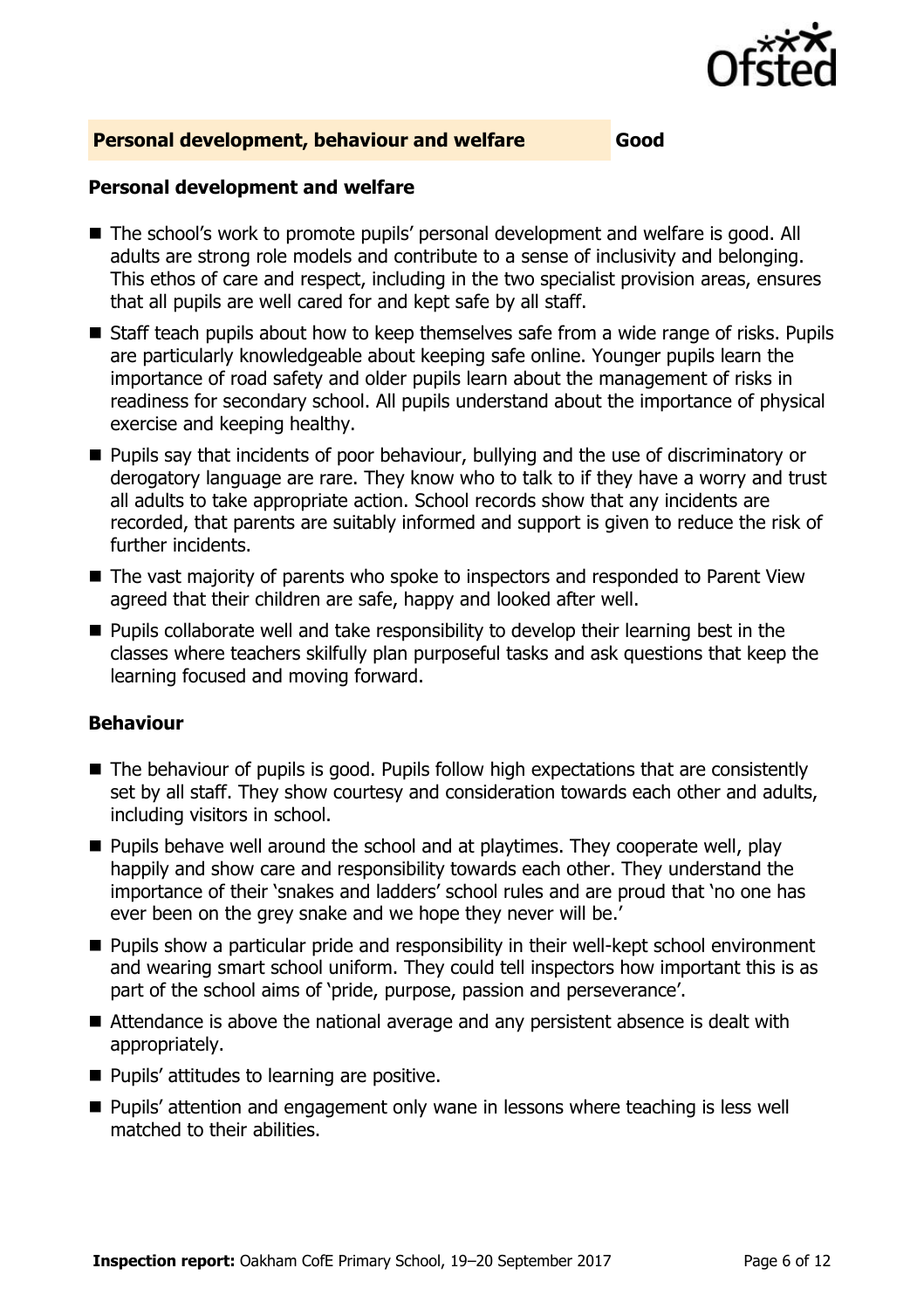

### **Outcomes for pupils Good**

- **Pupils'** outcomes in reading, writing and mathematics are now good overall and improving in all years.
- Highly effective teaching in upper key stage 2, particularly Year 6, drove necessary improvement in 2016, from the school having been below floor standards. This progress then accelerated in 2017, particularly in writing and mathematics. When adjustments are made to take account of the undue impact on data of the high level of pupils with an education, health and care plan, pupils' attainment and progress in reading are close to national averages and for writing and mathematics are above.
- In 2017, the proportion of key stage 2 pupils reaching high measures of attainment for writing and mathematics rose to be better than nationally. This shows strong progress for most-able pupils in these aspects.
- $\blacksquare$  In key stage 1, including phonics, the school has successfully maintained attainment broadly in line with national averages, and this represents good progress for most pupils. However, some girls are not building on their early years attainment as confidently as boys.
- Additional funding to support disadvantaged pupils and pupils who have special educational needs and/or disabilities is used effectively, especially for those pupils in the special provision units. The school's detailed assessment information for these pupils, together with work in books, shows that pupils in both of these groups are making at least good progress.
- The school's performance information and work in books across the past 12 months show that the number of pupils achieving the levels expected for their age is improving. However, not all pupils above or below age expectations make rapid progress.
- **Pupils enjoy developing their understanding and skills in subjects other than English** and mathematics. However, opportunities tailored to match pupils' abilities are less strong in these subjects. An example of this was that three classes of key stage 1 pupils had enjoyed a visit to a museum to find out about toys from the past. The follow-up task was the same for all and did not have a clear focus on historical skills or extension of thinking from Year 1 to Year 2, or for pupils of different abilities.

### **Early years provision Good**

- The early years leader sets high expectations. She models highly effective teaching. She ensures that the whole team are involved in planning how to effectively support children's learning within activities so that they have a consistent understanding of what is expected of them.
- Around half of the children in the early years enter with skills and abilities broadly typical for their age. Some enter with skills above, while a number of pupils arrive with skills lower than this in the areas of writing and number. By the end of Reception, the proportion of children attaining a good level of development is above the national average. This represents at least good progress from the children's starting points, and they are well prepared for Year 1.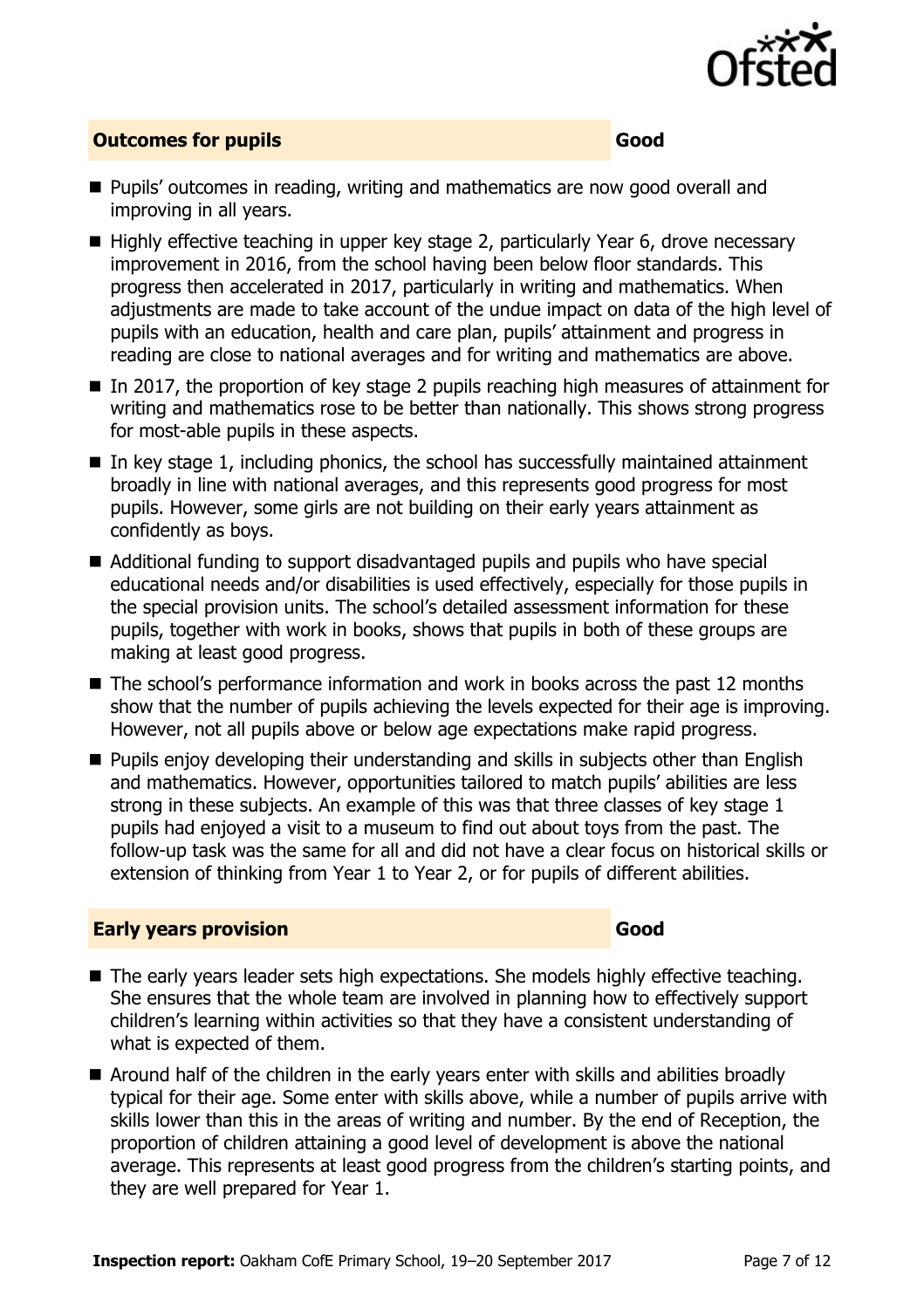

- Teachers use careful, ongoing assessment to plan focused and well-organised opportunities to develop skills, particularly in phonics, letter formation and number skills. Teachers undertake sharply focused baseline assessments at the start of the school year to determine children's skills and knowledge on entry.
- Teachers ensure that this information quickly leads to support being in place for those who need it. This includes disadvantaged children and those who have special educational needs and/or disabilities. Teachers' quick identification leads to good progress for all children. In the current cohort, a number of children have entered with communication and language skills that are lower than those typical for their age. Inspectors observed this group enjoying using puppets and sound walks to encourage their use of language and listening skills.
- Children settle quickly into the welcoming environment. The adults working in the early years provide a variety of interesting, stimulating and well-organised activities. This means that children work purposefully and maintain concentration on tasks, with or without adult support. An example of this was pupils proudly and carefully making medals to celebrate their success on their 'superhero' assault course.
- Adults encourage safe play and the use of resources. Also, all of the children learn how to keep themselves safe when using the internet. Children are kept safe at all times and are well looked after by caring staff. This ethos ensures that children play happily and fairly together.
- **Parents are rightly positive about the good start their children make in Reception.** Parents value the helpful information they receive, the approachability of staff and being able to see and contribute to the online assessments being made about their child's progress. They are confident that their children are safe and well cared for in this environment.
- The early years is well led and managed. The highly skilled and focused leader involves the whole team in securing high-quality teaching and learning from the start. The early years leader has recently been appointed to the senior leadership team as one of two assistant headteachers. This means that she is well placed to further strengthen the transition from the early years and how it contributes to whole-school development.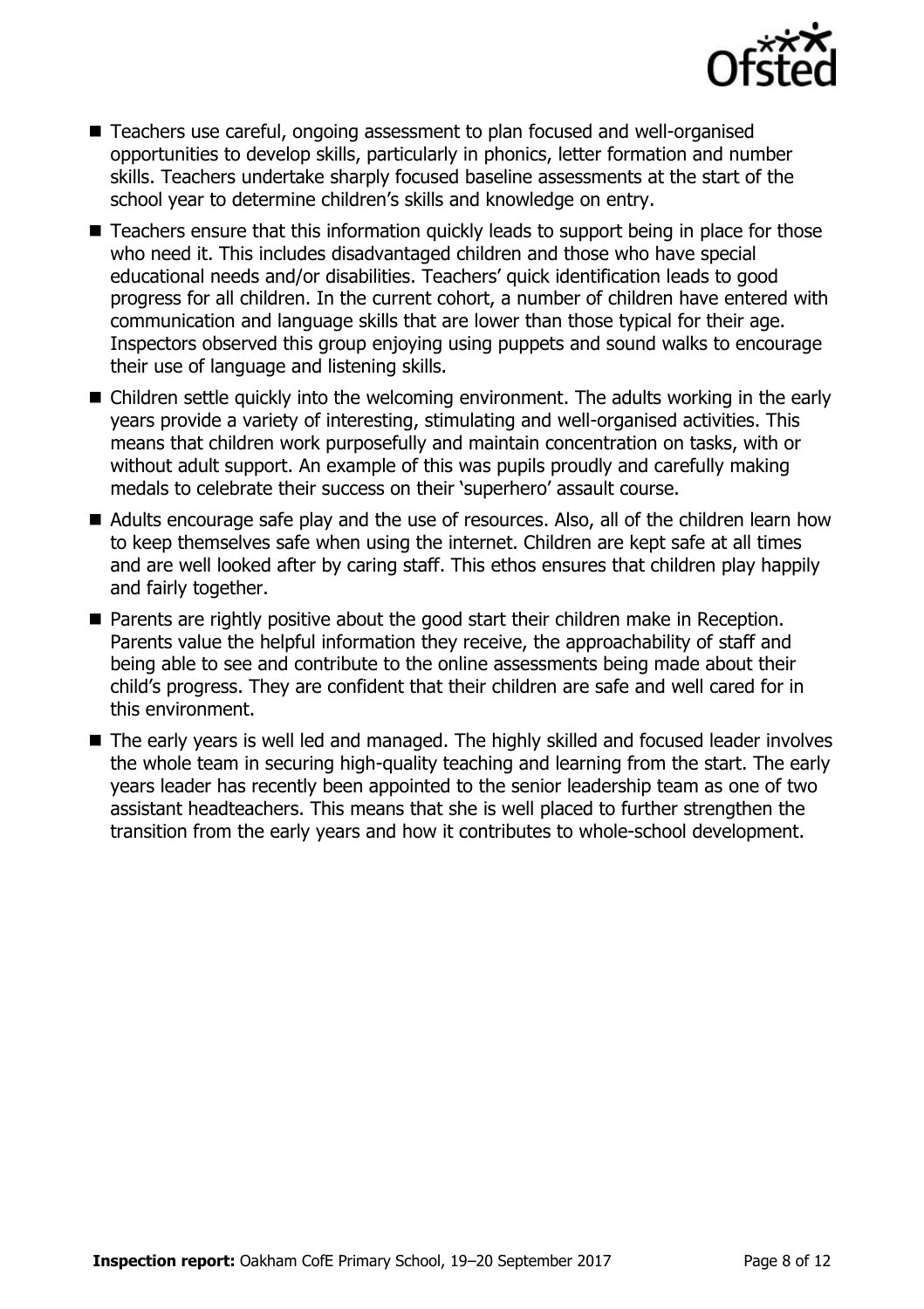

# **School details**

| Unique reference number | 120181   |
|-------------------------|----------|
| Local authority         | Rutland  |
| Inspection number       | 10036071 |

This inspection of the school was carried out under section 5 of the Education Act 2005.

| Type of school                      | Primary                              |
|-------------------------------------|--------------------------------------|
| School category                     | Voluntary controlled                 |
| Age range of pupils                 | 4 to 11                              |
| <b>Gender of pupils</b>             | Mixed                                |
| Number of pupils on the school roll | 255                                  |
| Appropriate authority               | The governing body                   |
| Chair                               | Nick Cooper                          |
| <b>Headteacher</b>                  | Stephen Cox                          |
| Telephone number                    | 01572 722404                         |
| <b>Website</b>                      | www.oakham-primary.rutland.sch.uk    |
| Email address                       | office@oakham-primary.rutland.sch.uk |
| Date of previous inspection         | 29-30 September 2015                 |

### **Information about this school**

- The school meets requirements on the publication of specified information on its website.
- This is an average-sized primary school.
- The proportion of disadvantaged pupils is lower than the national average.
- $\blacksquare$  Most pupils attending the school come from the immediate area. The proportion of pupils from minority ethnic backgrounds is well below the national average.
- The proportion of disabled pupils and those who have special education needs is below average. However, the proportion of pupils with a statement or an education, health and care plan is well above the national average. The school has two specialist provisions on site, one for pupils on the autistic spectrum and the other for those with moderate learning difficulties, with places for 10 pupils.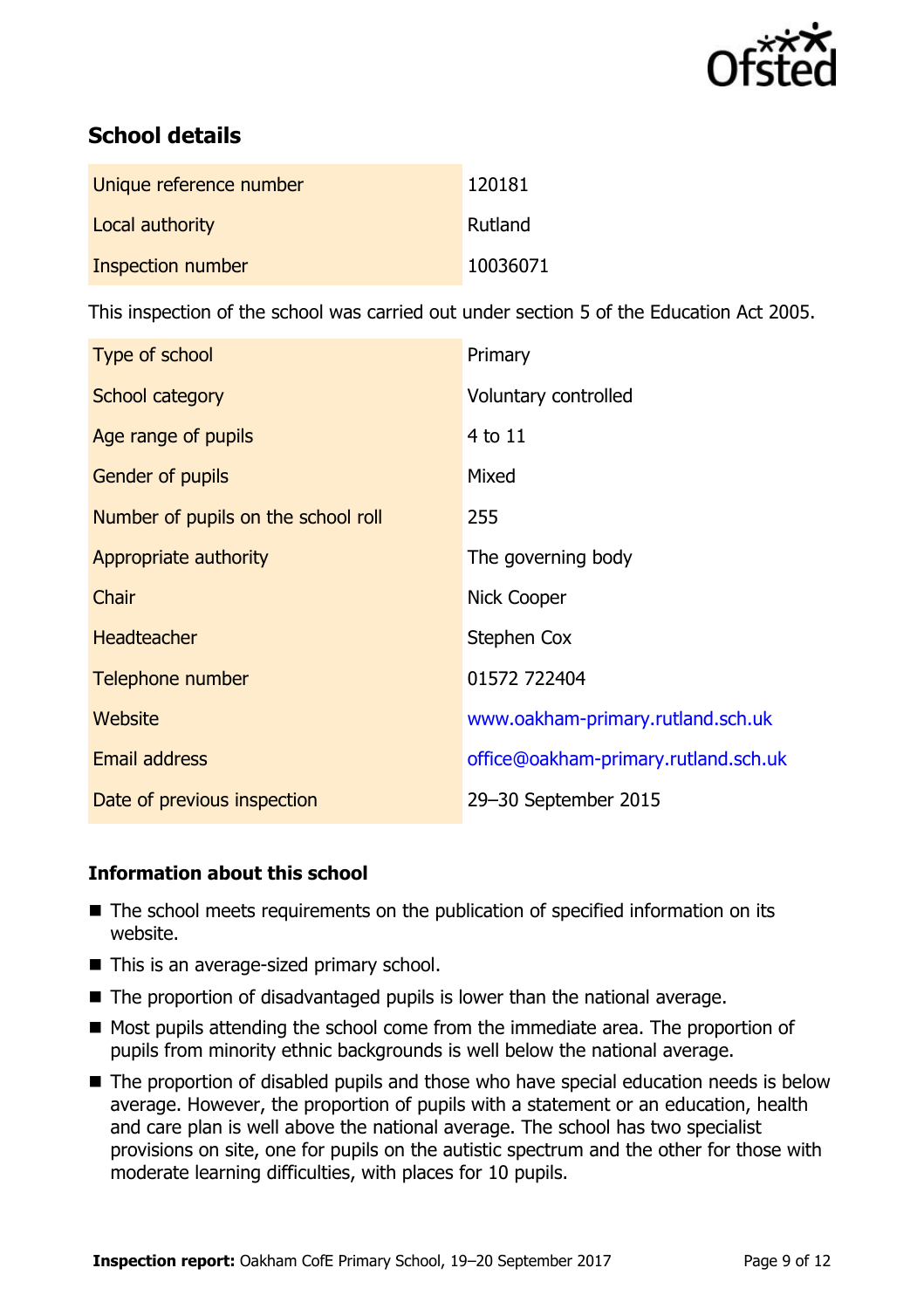

In 2016, the school met the current government floor standards, which set the minimum requirements for pupils' attainment and progress in reading, writing and mathematics by the end of Year 6.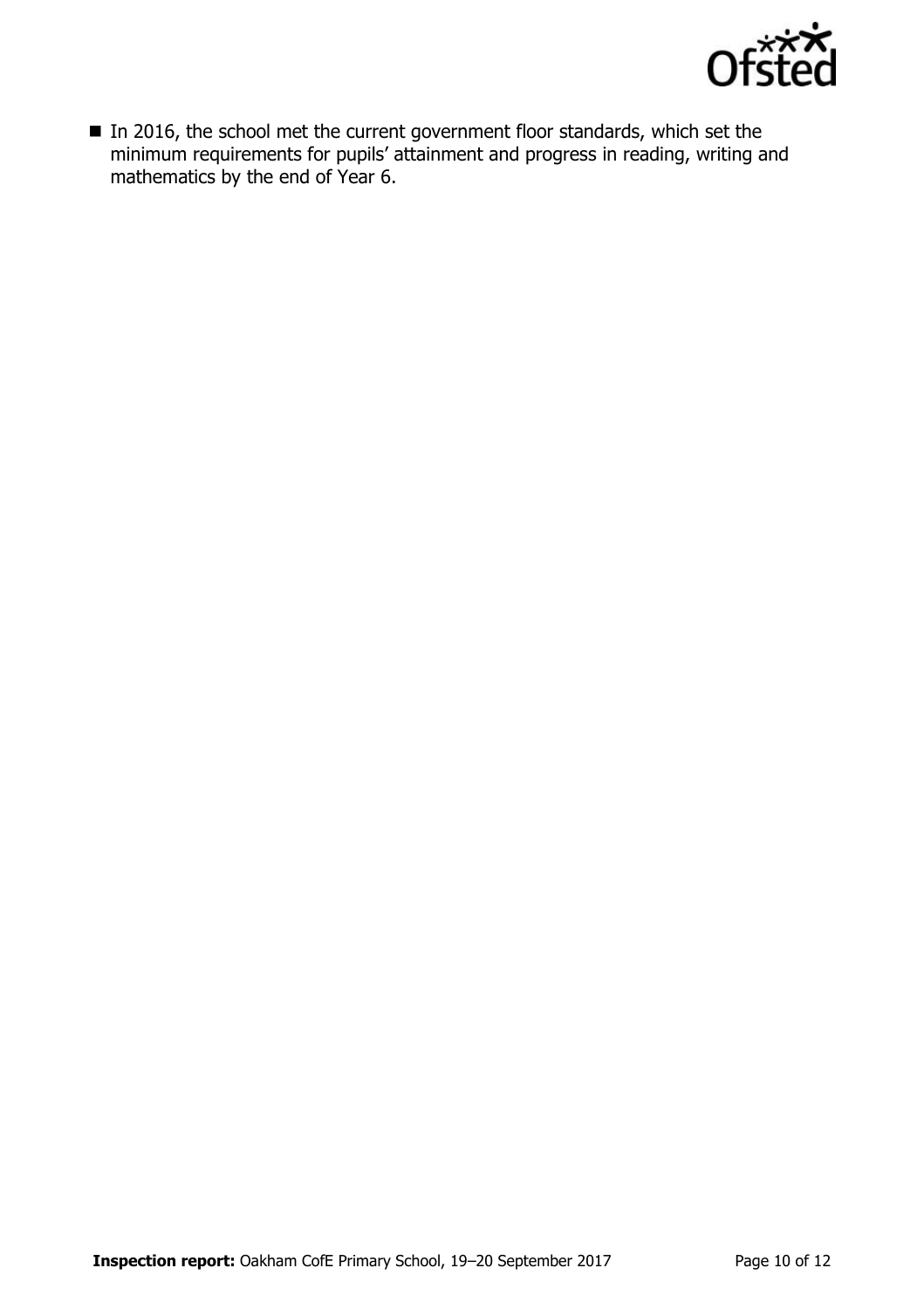

## **Information about this inspection**

- Inspectors observed each class in the school, and some on more than one occasion. They visited 27 lessons, or parts of lessons, including five joint observations with the headteacher and senior leaders. Inspectors observed the teaching of early reading skills and heard pupils reading. The inspectors talked to pupils about their school and looked at pupils' books while visiting lessons. The team scrutinised a large sample of pupils' work jointly with the headteacher and leadership team to gain a view of the impact of teaching over time.
- Inspectors held discussions with the school's senior and middle leaders, representatives of the governing body and a representative of the local authority.
- Inspectors spoke to parents informally at the start of the school day and considered the 45 responses to the Ofsted online parent questionnaire, Parent View. They also considered the 29 responses to the staff questionnaire. There were no responses to the online pupil questionnaire.
- Inspectors looked at a range of documents, including the school's self-evaluation, improvement plans, records of the monitoring of the quality of teaching, the most recent information on pupils' achievement and progress, and information relating to safeguarding, behaviour, attendance and punctuality.
- Inspectors considered the range and quality of information provided on the school's website.

### **Inspection team**

| Mandy Wilding, lead inspector | Ofsted Inspector        |
|-------------------------------|-------------------------|
| Julie Dale                    | Ofsted Inspector        |
| <b>Andrew Lakatos</b>         | <b>Ofsted Inspector</b> |